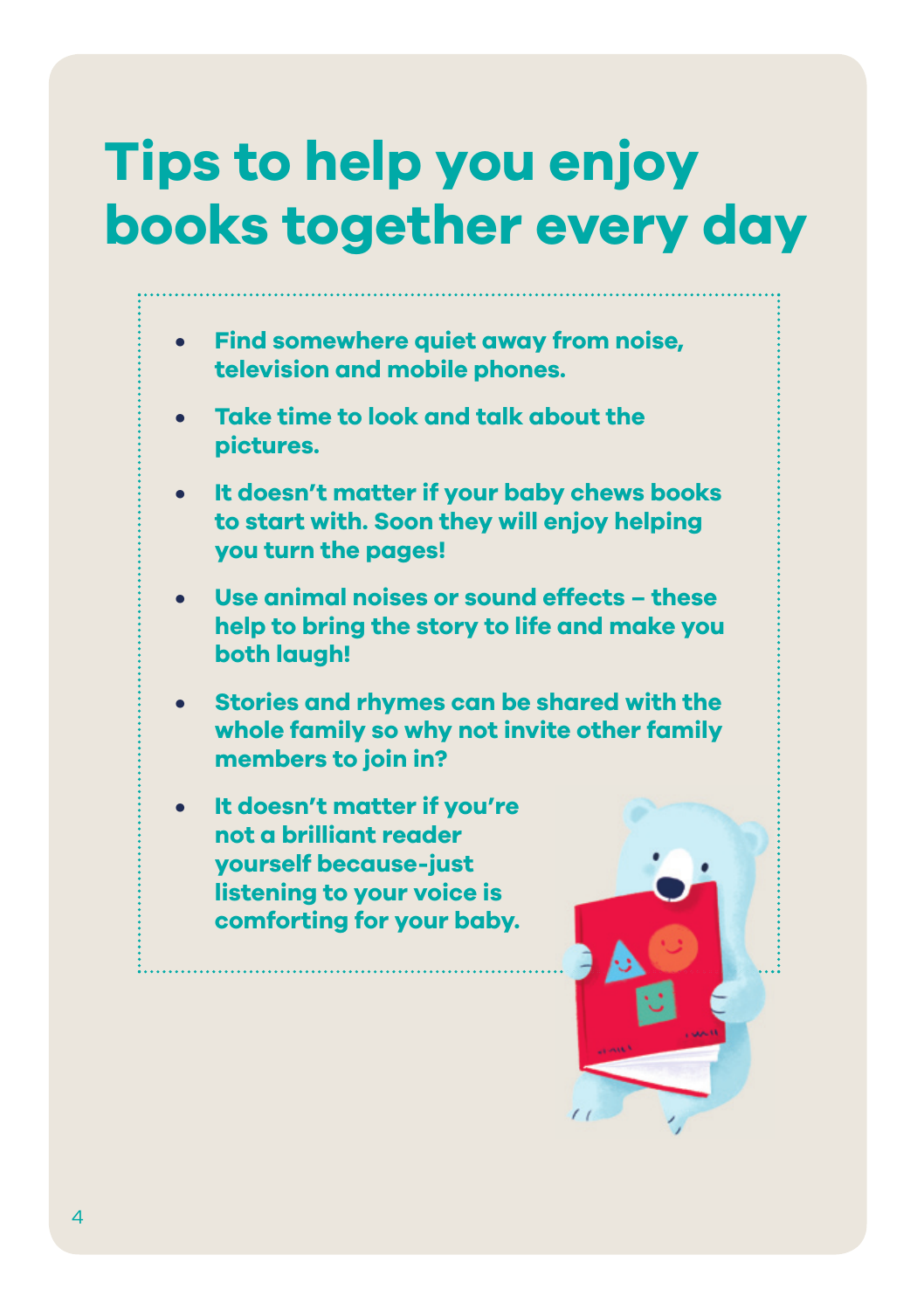# **Why reading with your child is important**

- **Reading together is great for bonding and building a strong and loving relationship with your child.**
- **The routine of sharing stories and rhymes helps your child to communicate and will support their wellbeing.**
- **Children who are read to from an early age do better when they get to school – learning rhymes and stories together will give them a fl ying start!**

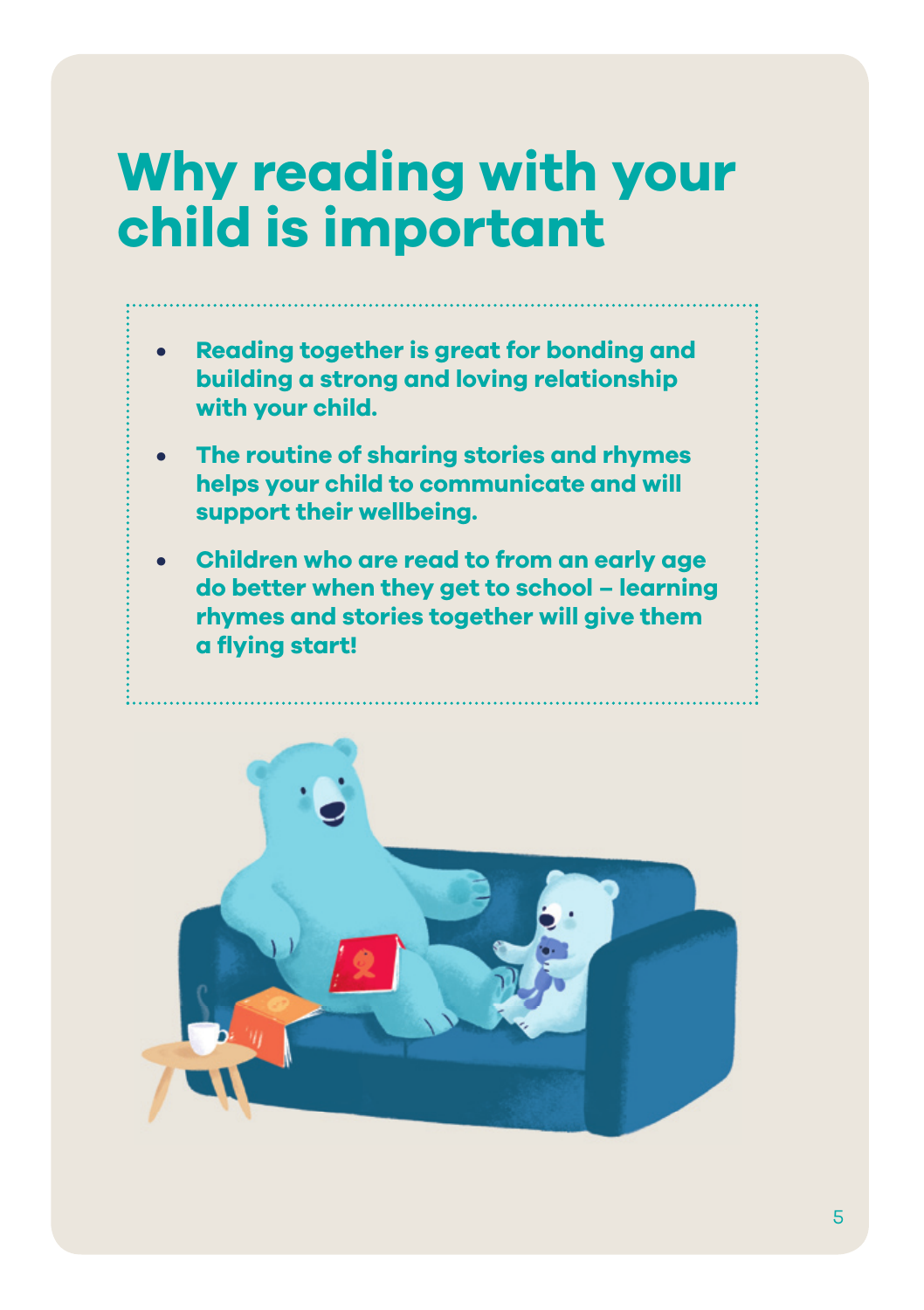## **Time for a rhyme!**

**Have fun singing this rhyme with your child:**

**Twinkle, twinkle, little star, How I wonder what you are! Up above the world so high, Like a diamond in the sky! Twinkle, twinkle, little star, How I wonder what you are!**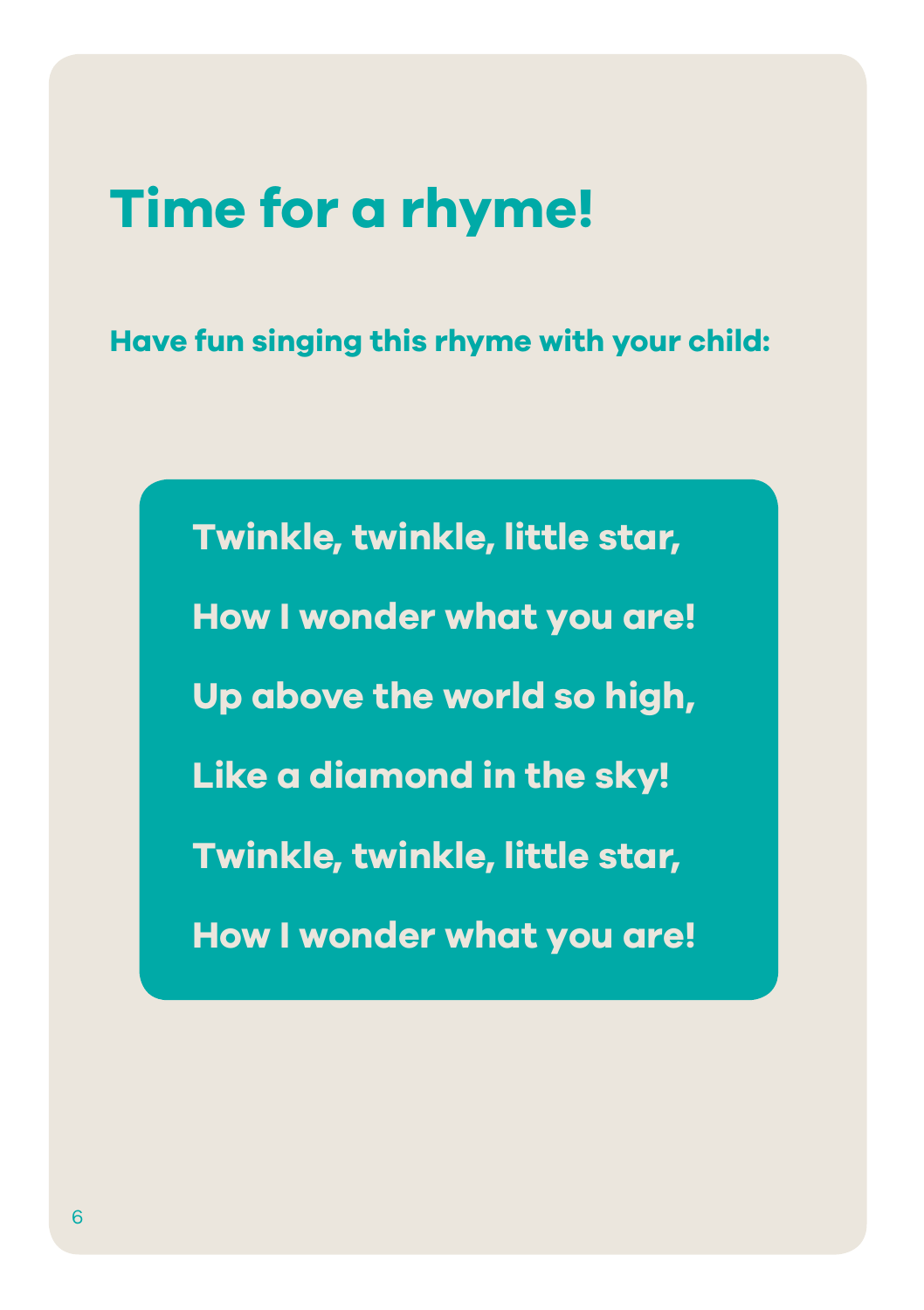

- **• 'Twinkle, Twinkle' is a perfect rhyme for bedtime – why not look up at the night sky together?**
- **Make stars with your hands open and close your hand to show the star twinkling.**
- **Sharing rhymes every day, even for a few minutes, can also help your child grow into a reader.**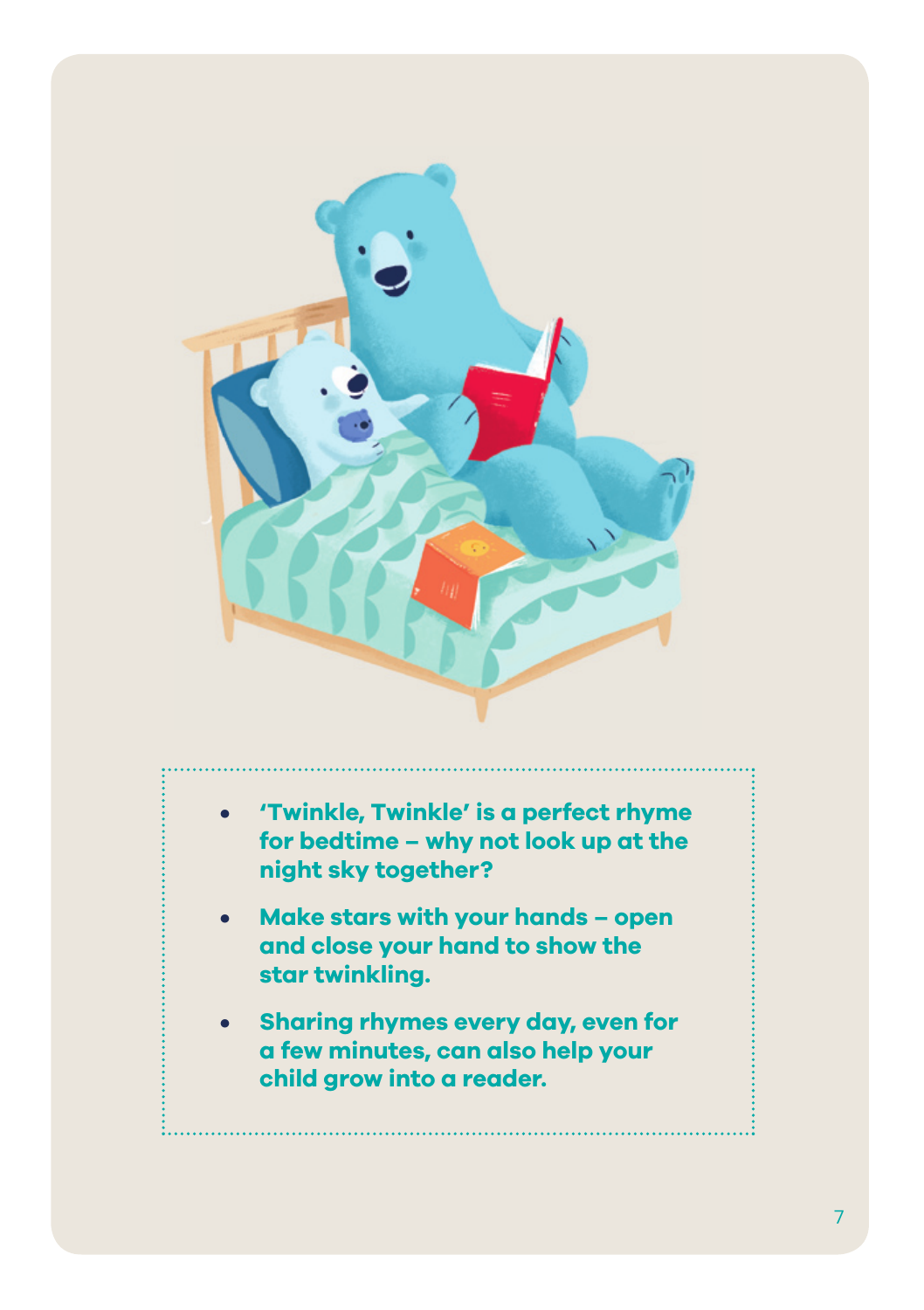### **A message from senior Health Visitors in Wales**

**Bookstart is a fantastic programme. It has been successfully running since 1992 and the health visiting service is delighted to endorse it.**

**Sharing stories, songs and rhymes with young children helps their brain development. Up to 75% of brain growth occurs within the first three years of your child's life.**

**Your Bookstart pack includes Welsh and English books. Introducing a second language to young children helps them to develop good communication skills. It's like a game for them and they don't get confused. You can find ideas about how to introduce Welsh from birth at cymraeg.gov. wales.**

**If you have any concerns about your child's speech or general communication skills please contact your Health Visitor or GP.**

66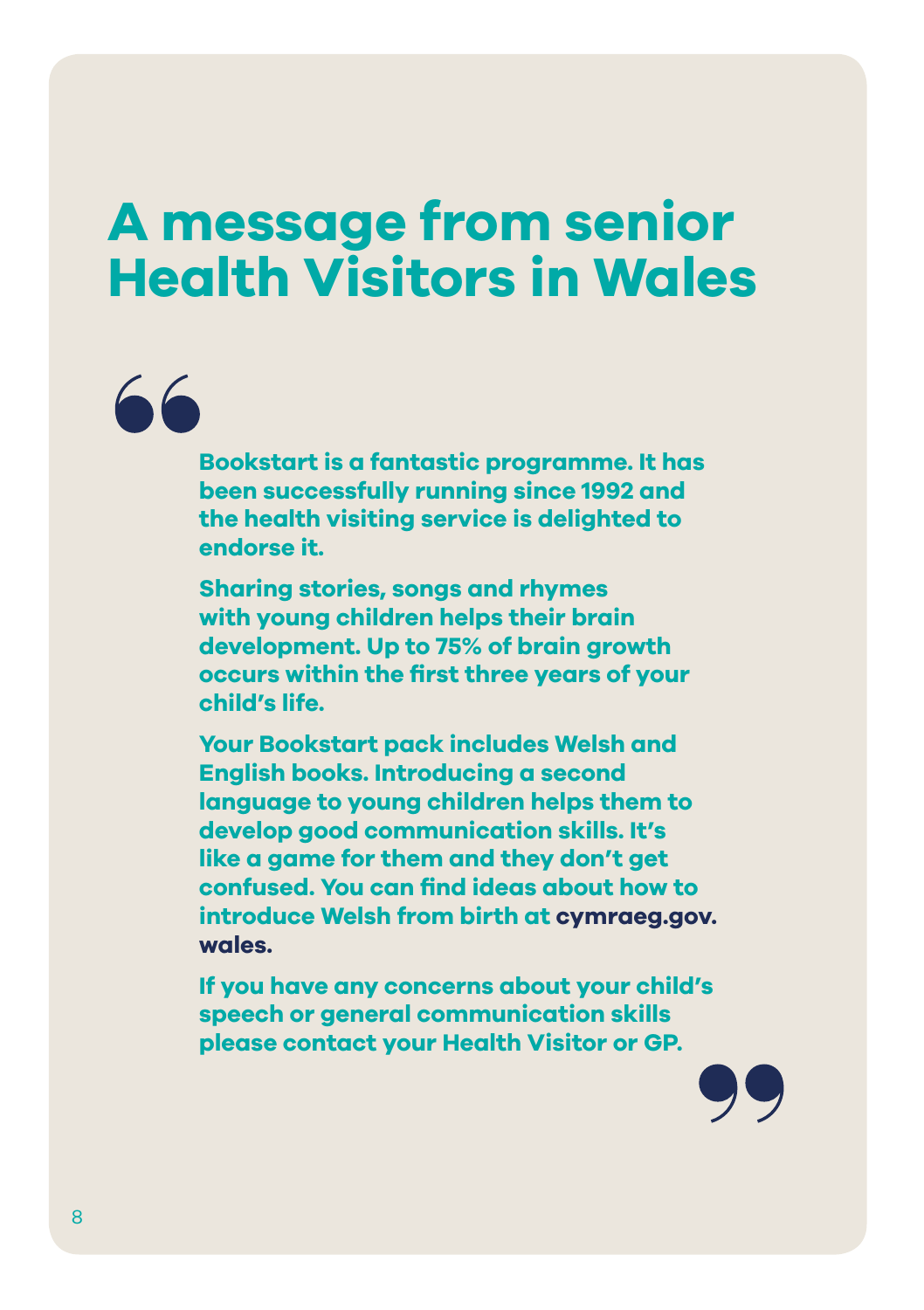### **A message from libraries in Wales**

- **Libraries are the perfect place to find more books to enjoy with your child. Your local library staff will help you both choose fun books to read.**
- **• You can join the library from any age and it's completely free!**
- **• Libraries don't charge if books borrowed by children are returned late.**
- **• Many libraries have Rhymetime and Storytime sessions – these are a great way to meet other mothers, fathers and carers and share stories, sounds and rhymes.**
- **Libraries also have books that give help and advice. Ask us for books on weaning, dealing with tantrums, sleeping and other issues.**
- **• Libraries are breast-feeding and child-friendly places even for very small children, and we don't say 'shhh!' any more!**

**Find your nearest library at libraries.wales**